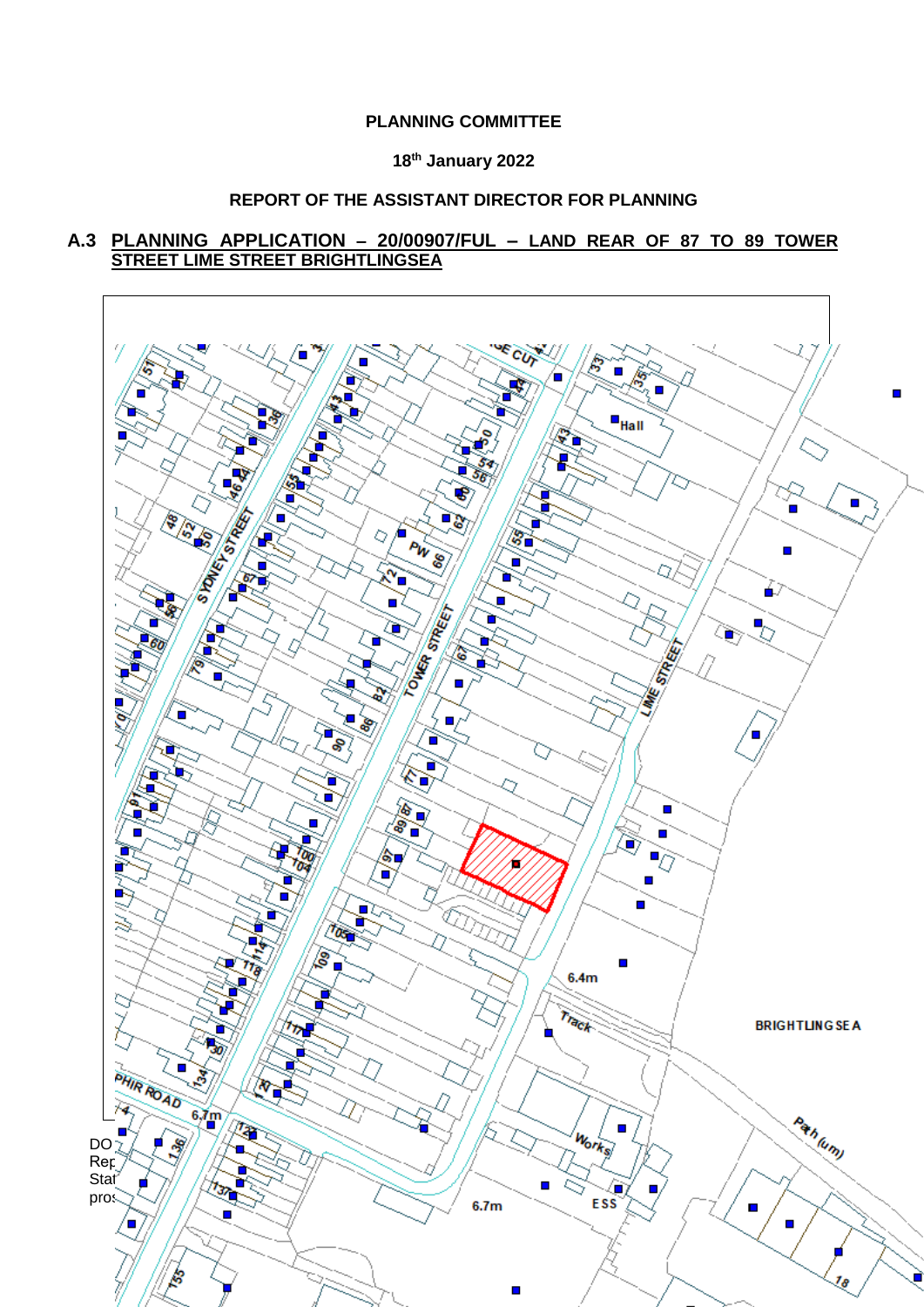|                                                                                                                                                                                                                                     | Application: 20/00907/FUL                                      | Town / Parish: Brightlingsea Town Council |
|-------------------------------------------------------------------------------------------------------------------------------------------------------------------------------------------------------------------------------------|----------------------------------------------------------------|-------------------------------------------|
| <b>Applicant:</b>                                                                                                                                                                                                                   | Mr Tim Clarke                                                  |                                           |
| <b>Address:</b>                                                                                                                                                                                                                     | Land rear of 87 to 89 Tower Street, Lime Street, Brightlingsea |                                           |
| <b>Development:</b> Proposed use of land to form annexed garden ground and erection of<br>storage building, and siting of two water tanks, and retrospective siting of two<br>water tanks and summerhouse (4 water tanks in total). |                                                                |                                           |

## **1. Executive Summary**

- 1.1 The application is referred to the Planning Committee at the request of Ward Councillor Jayne Chapman, due to concern over the scale of the proposed storage building and the site's location (remote from the host dwelling), in an area liable to flooding where historic covenants would preclude the development.
- 1.2 The proposal is situated in an edge-of-settlement location, divorced from the applicant's flatted dwelling in Brightlingsea. Nevertheless, development plan policy would not preclude the proposal in principle and it would not materially harm the character or appearance of the area, or wider landscape. There is a recreational functional need for the development to be located in this location and the proposal is compatible with adjoining land uses. The site is not at risk of flooding and the proposal would not harm the residential amenity of neighbours, having particular regard to privacy and outlook, noise and disturbance. There would be no harm to sites protected for their biodiversity importance, and there is no objection from the Local Highway Authority.
- 1.3 Subject to conditions the proposal would therefore comply with the requirements of the development plan and material considerations do not indicate that planning permission should be refused in this case. Approval is, therefore recommended.

## **Recommendation:**

That the Head of Planning be authorised to grant planning permission for the development subject to:-

a) the conditions stated in section 8.2

## **2. Planning Policy**

2.1 The following Local and National Planning Policies are relevant to this planning application:

*National Planning Policy Framework July 2021 National Planning Practice Guidance*

*Adopted Tendring District Local Plan 2007 (part superseded)*

- QL3 Minimising and Managing Flood Risk
- QL11 Environmental Impacts and Compatibility of Uses (part superseded)
- HG16 Garden Extensions into the Countryside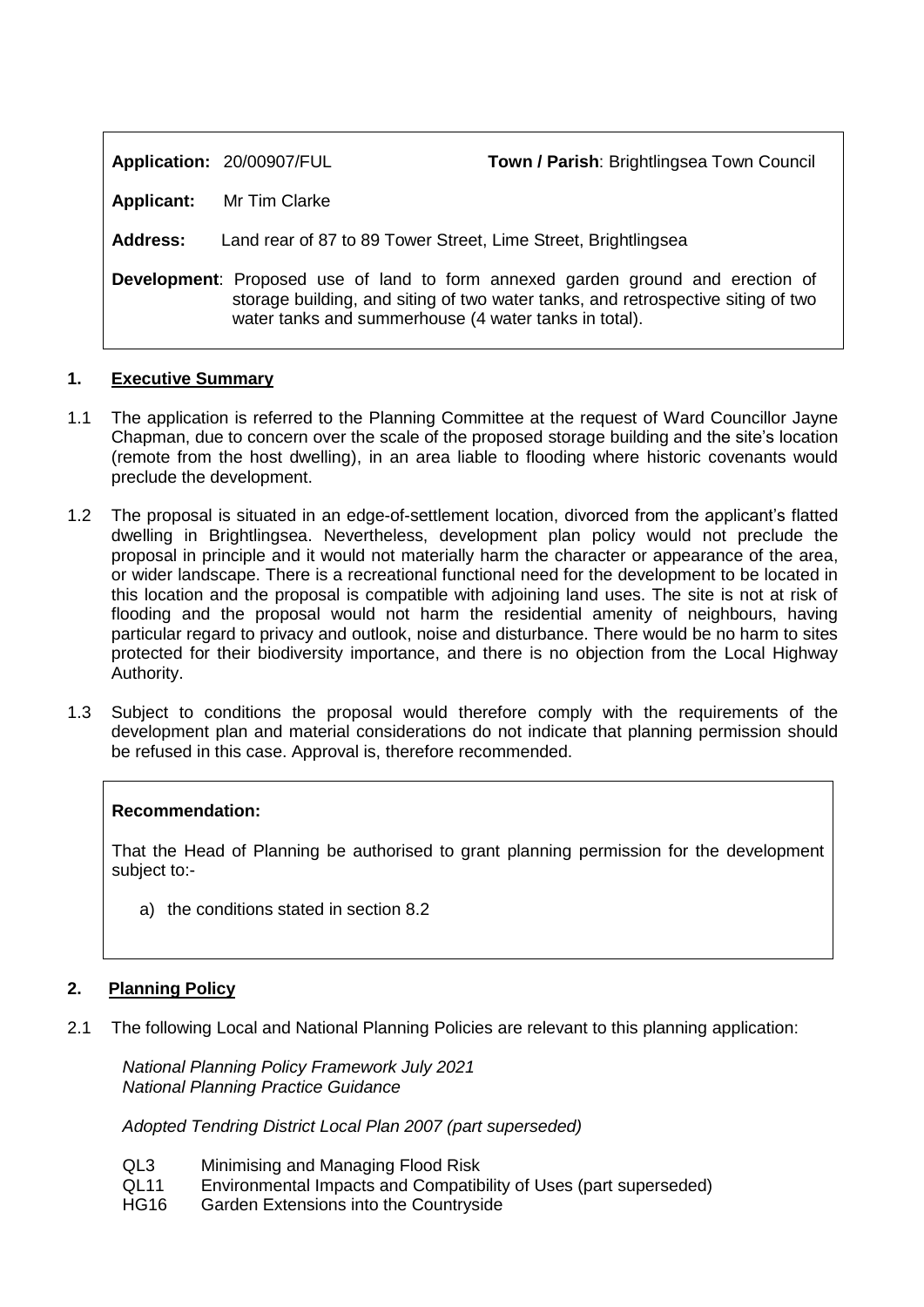- EN1 Landscape Character
- EN3 Coastal Protection Belt
- EN6 Biodiversity
- EN11a Protection of International Sites
- COM21 Light Pollution
- TR1a Development Affecting Highways
- TR4 Safeguarding and Improving Public Rights of Way

*Tendring District Local Plan 2013-2033 and Beyond Publication Draft (June 2017) (Section 1 adopted on 26th January 2021)*

## *Relevant Section 1 Policies (adopted)*

- SP1 Presumption in Favour of Sustainable Development
- SP7 Place Shaping Principles

## *Relevant Section 2 Policies (emerging)*

- SPL1 Managing Growth
- SPL2 Settlement Development Boundaries
- SPL3 Sustainable Design
- PPL1 Development and Flood Risk
- PPL2 Coastal Protection Belt
- PPL3 The Rural Landscape
- PPL4 Biodiversity and Geodiversity
- CP2 Improving the Transport Network

Supplementary Planning Guidance

*Essex County Council Development Management Policies 2011 (the Highways SPD) Tendring Landscape Character Assessment 2001 (TLCA)*

# **Status of the Local Plan**

- 2.2 Planning law requires that decisions on planning applications must be taken in accordance with the development plan unless there are material considerations that indicate otherwise (Section 70(2) of the 1990 Town and Country Planning Act and Section 38(6) of the Planning and Compulsory Purchase Act 2004). This is set out in Paragraph 2 of the National Planning Policy Framework 2021 (the Framework).
- 2.3 The 'development plan' for Tendring comprises, in part, the 'saved' policies of the 2007 Local Plan. Paragraph 219 of the Framework allows local planning authorities to give due weight to policies adopted prior to its publication according to their degree of consistency with the policies in the Framework. On the 26th January 2021 Section 1 of the 2013-2033 Local Plan was adopted and now also forms part of the 'development plan' for Tendring, superseding some of the more strategic policies in the 2007 Local Plan. Notably, the housing and employment targets were found sound and have been fixed, including the housing requirement of 550 dwellings per annum.
- 2.4 Paragraph 48 of the Framework allows weight to be given to policies in emerging plans, according to their stage of preparation, the extent to which there are unresolved objections to relevant policies, and the degree of consistency with the policies of the Framework. On 24th November 2021, the Council received the Planning Inspectors' final report on the legal compliance and soundness of Section 2 of the emerging Local Plan. The report has confirmed, that with the inclusion of a number of 'Main Modifications' (which have already been the subject of formal public consultation), the Plan is legally compliant and sound and can now proceed to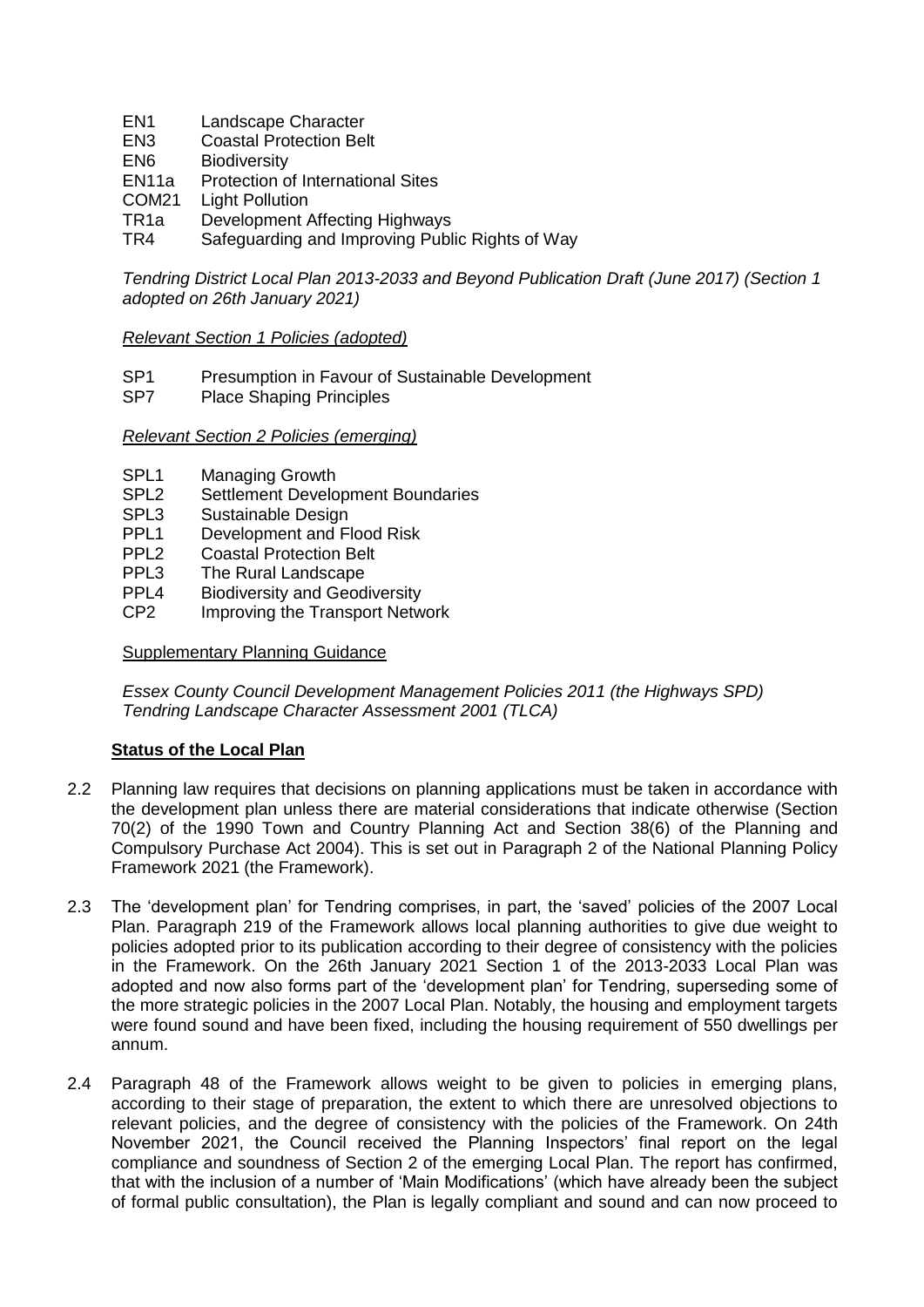adoption. The report is due to be considered by the Planning Policy and Local Plan Committee on 11th January 2022 which is likely to recommend adoption of the Section 2 Local Plan to Full Council on 25th January 2022. On adoption, the new Section 2 Local Plan will join the new Section 1 Local Plan to form the 'development plan' for Tendring and the old 2007 Local Plan will be superseded in full.

- 2.5 Now that the Inspectors' final report is received, the Section 2 Local Plan has virtually reached the final stage of preparation, all objections have been resolved and the Inspector has confirmed that the Plan is sound and therefore in conformity with the Framework. For these reasons, Officers now advise that the emerging Plan should now carry 'almost full weight' in decision making.
- 2.6 Until the new Local Plan is adopted in January 2022, the 2007 adopted Local Plan, legally, will still form part of the 'development plan' and there will still be a requirement to refer to the 2007 Local Plan in decision making. However, the level of weight to be afforded to the policies in the 2007 Plan is reduced to very limited weight given that a more up to date Plan has progressed to such an advanced stage of the plan making process.

### **3. Relevant Planning History**

| 15/01545/FUL | Outbuilding/garage. 73 Tower Street Approved<br>Brightlingsea, CO7 0AN<br>[Adjacent to the application site]                                                                                      | 18.12.2015 |
|--------------|---------------------------------------------------------------------------------------------------------------------------------------------------------------------------------------------------|------------|
| 13/01355/FUL | Use of land for long term container Refused<br>and boat storage together with tool<br>and plant storage. Land rear of 87 &<br>89 Tower Street, Brightlingsea<br>CO7 0BH<br>[The application site] | 05.02.2014 |

## **4. Consultations**

| <b>ECC Highways</b> | The Highway Authority does not object to the proposals |
|---------------------|--------------------------------------------------------|
| 13.04.2021          | as submitted.                                          |

Informative1: The public's rights and ease of passage over Public Footpath Nos. 11 and 12 (Brightlingsea) shall be maintained free and unobstructed at all times.

Informative2: All work within or affecting the highway is to be laid out and constructed by prior arrangement with and to the requirements and specifications of the Highway Authority; all details shall be agreed before the commencement of works.

The applicants should be advised to contact the Development Management Team by email at development.management@essexhighways.org or by post to:

> SMO1 - Development Management Essex Highways Ardleigh Depot, Harwich Road, Ardleigh,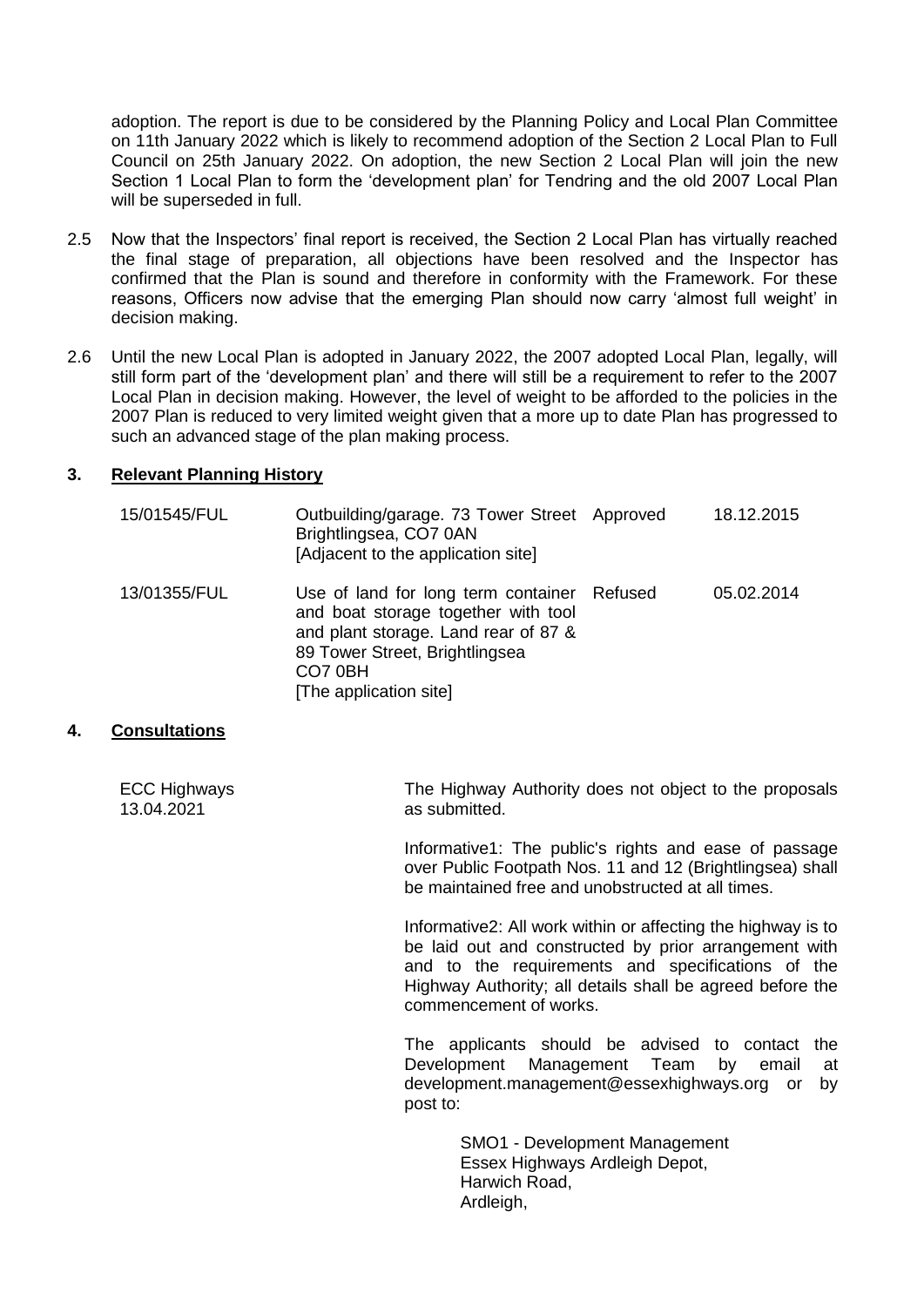Colchester, Essex CO7 7LT

### **5. Representations**

- 5.1 The application was publicised by site notice and immediate neighbours were notified in writing. Following the receipt of revised plans reducing the scale of the proposed storage building and including retrospective elements, and a revised description of development proposed (in the interests of precision and clarity) neighbours and objectors were re-consulted. In response to the initial consultation 3 neighbour objection letters were received. In response to reconsultation 2 were received. Objection raised therein may be summarised as follows:
	- Noise pollution
	- Harm to highway safety through increased traffic
	- Harm to outlook
	- Loss of light and overshadowing
	- **•** Previous applications have been rejected
	- Damage to the Public Right of Way
- 5.2 The application is the subject of a call-in request from Ward Councillor Jayne Chapman in the event that approval is recommended. The reasons given are:
	- The building is too large (original proposal)
	- There are historic covenants that link this piece of land, where it has historically been used for storage, uncovered
	- The area is on a flood plain
	- The building is stand alone, whereas the other buildings are in back gardens
- 5.3 Brightlingsea Town Council (BTC) objected to the original proposal on the same grounds as the Ward Councillor. Following re-notification of the revised proposal BTC comment that their objection and previous comments still apply.

#### **6. Assessment**

6.1 By way of background, on initial receipt the proposal was accompanied by various plans and 3D visualisations. These were confusing and incompatible with each other. Furthermore, the proposed scale of the storage building was considered to be excessive for its intended purpose, and harmful to both the character and appearance of the area and to the outlook of neighbouring residents. Nevertheless, revised plans addressing these concerns were received. However, following a further site visit it became clear that a small summerhouse and two water tanks had already been sited on the land and some landscaping undertaken. As a result, further revised plans have been sought and a revised description of development has been agreed with the applicant as set out in the header above.

#### The Site

6.2 Located to the rear of Nos. 87 to 89 Tower Street the site has a frontage facing Lime Street. Public Right of Way Brightlingsea Footpath No. 11 follows the route of Lime Street, which also provides means of vehicular access to the rear of dwellings on Tower Street, and to plots of land to the east, many of which have a variety of garages, boat storage buildings and stables. To one side of the site is a block of flat-roofed pre-fabricated modern garages. On the other side, beyond a small parking area, is an outbuilding/garage approved under application reference 15/01545/FUL. The site is located outside of but adjacent to the Settlement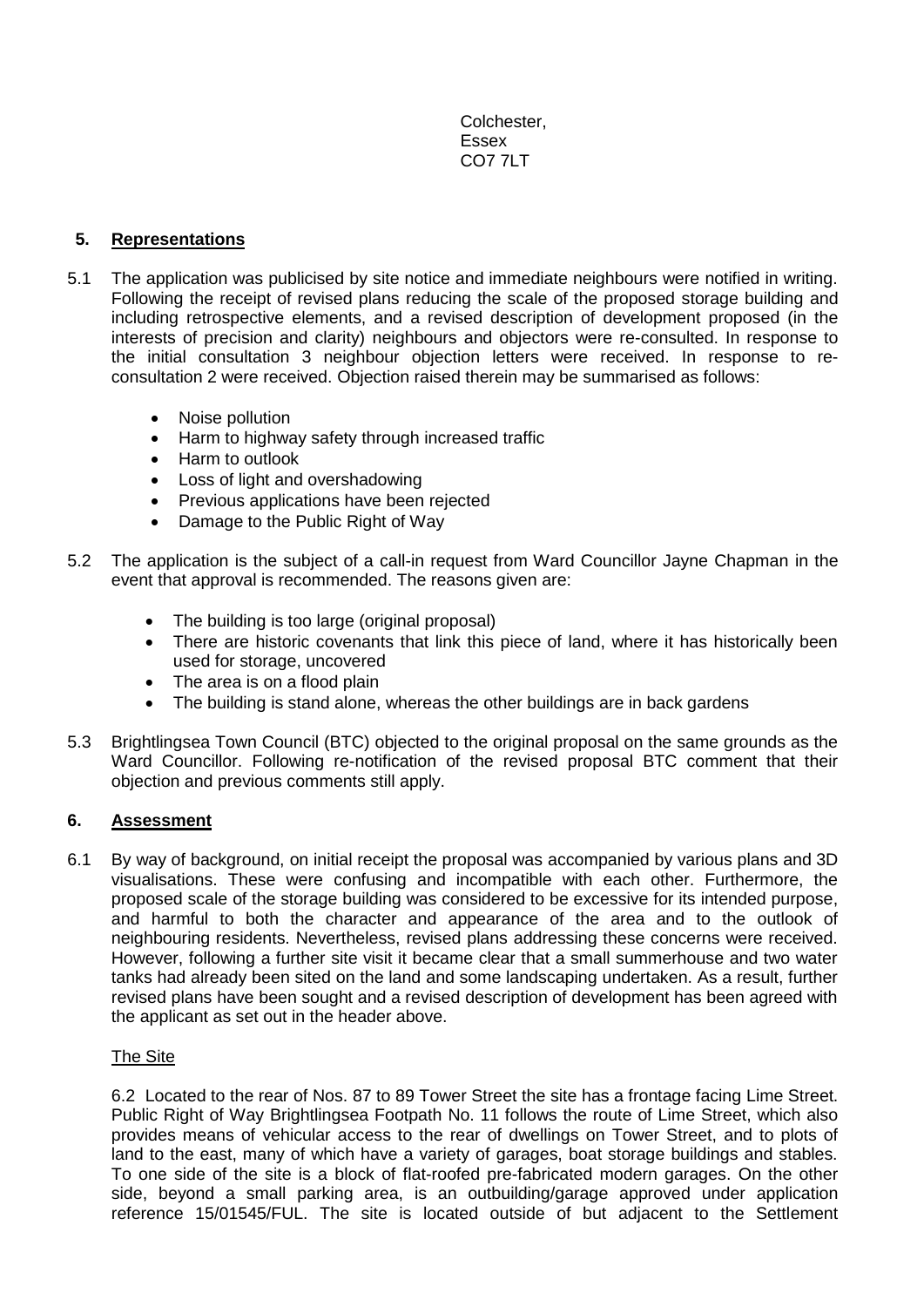Development Boundary, as defined in the adopted and emerging local plans. Both include the site with the defined 'Coastal Protection Belt'.

### Planning History

- 6.3 As referred to by objectors planning permission for use of the site for the long term storage of shipping containers for boat, tool and plant storage was refused under planning application reference 13/01355/FUL. Three reasons for refusal were given, which may be summarised as follows:
	- *i) Lack of compelling functional or critical operational requirement within the Coastal Protection Belt and harm to the character and appearance of the area, contrary to saved Policies EN1 and EN3*
	- *ii) Harm to the living conditions of neighbours, having regard to disturbance, contrary to saved Policy QL11 and the National Planning Policy Framework.*
	- iii) *Harm to highway safety due to the lack of a turning area for vehicles, contrary to saved Policy QL10* [now superseded].
- 6.4 Adjacent to the site planning permission for an outbuilding/garage of a broadly similar scale and appearance to the current proposal was approved under planning application reference 15/01545/FUL.

### Proposal

- 6.5 The proposal is part-retrospective (siting of water tanks and summerhouse) and proposes the use of the land to form annexed garden ground to serve the applicant's dwelling at the Waterside Marina and the construction of a storage building with further water tanks. The storage building would be set back 2.5m from Lime Street and would measure 5m to the ridge, 3m to the eaves, with a footprint of 36sqm. To the elevation facing Lime Street the gable would contain a 3.6m wide 2.4m high access doorway, above which a 0.6m high x 2m wide rectangular window would be inserted. The rear gable would have a doorway, above which a further rectangular window would be inserted. Two 6000 litre green water storage tanks have been sited on one side of the site, two further are proposed to the other, adjacent to the proposed storage building. A mono-pitched roofed timber summerhouse has been sited behind the two water storage tanks, measuring 2.1m high and approximately 6sqm in floor space. The water tanks are fed by rainwater from the adjacent garages and the summerhouse houses a solar-powered pump for irrigation.
- 6.6 Some aspects of the proposal have already taken place. Therefore, the proposal ought to be considered in part under Section 73A of the Town and Country Planning Act 1990 for development already carried out in part. The Planning Practice Guidance (PPG) makes clear it cannot be assumed that planning permission will be granted, and the Local Planning Authority should take care not to fetter its discretion prior to the determination of any application for planning permission - such an application must be considered in the normal way (Paragraph: 012 Reference ID: 17b-012-20140306).

#### Principle of Development

6.7 Saved Policy BR4 (Lime Street Area) which is imminently to be superseded is referred to by the applicant in support of the proposal. There is no direct replacement of this policy in the emerging Section 2 Local Plan. However, the site lies outside of this policy area (as it refers to land immediately to the east). Nevertheless, the associated text to this policy is helpful, in that it refers to storage uses in the Lime Street area and recognises that there is a concentration of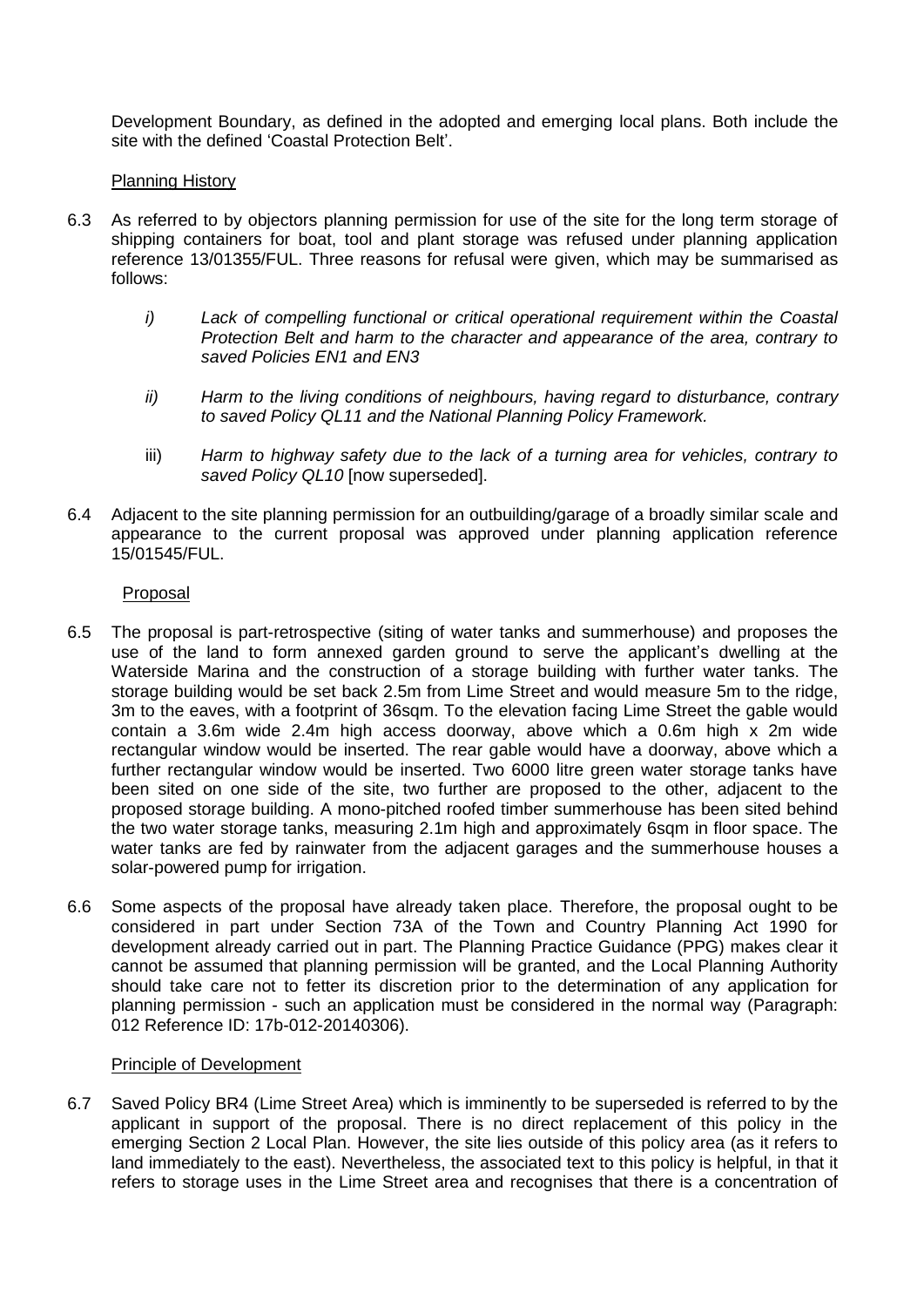such uses close to residential properties on Tower Street, which perform an important function in connection with the recreational activities of the town.

6.8 Because the application site is located outside of the Brightlingsea Settlement Development Boundary and the proposal is for the annexed garden ground use of land, saved Policy HG16 which addresses garden extensions in the countryside is broadly relevant. The policy states:

> "*Proposals for the extension of a domestic garden into the countryside will only be permitted if:*

- *i. there is no material visual harm to the surrounding countryside;*
- *ii. there would be no material loss of existing trees, shrubs or hedgerows or damage to other habitats of nature conservation value;*
- *iii. it would not result in a material loss of best and most versatile agricultural*  land, or otherwise seriously interfere with a neighbouring agricultural *enterprise; and*
- *iv. it would have no material adverse effect on the amenities of neighbouring properties.*

*In order to secure privacy and attain a good standard of visual amenity for the countryside, the planting and retention thereafter of native species trees and hedging will be required. The Council may impose conditions removing Permitted Development Rights within the new area of garden.*"

- 6.9 Again, there is no direct replacement of saved Policy HG16 in the emerging Section 2 Local Plan. Instead, it is expected that countryside and landscape protection policies will address such proposals. However, subject to not offending any of the associated criteria and in considering the objection of the Town Council and Ward Member to the remote nature of the proposal, there is nothing in the adopted or emerging local plans that would preclude the principle of use of the land.
- 6.10 Due to the site's location within the identified Coastal Protection Area saved Policy EN3 and emerging Policy PPL2 are relevant. Both state the Council will protect the open character of the undeveloped coastline and refuse planning permission for development which does not have a compelling functional or operational requirement to be located there. Part b) of Policy PPL2 states that where development does have a compelling functional or operational requirement to be there, its design should respond appropriately to the landscape and historic character of its context, and applicants will be required to demonstrate that any development proposals will be safe over their planned lifetime.
- 6.11 The preamble to the associated text of Policy PPL2 refers to the origins of the Coastal Protection Belt in Tendring District originally being intended to protect landscape character. It goes on to state that the National Planning Policy Framework (the Framework) requires that local planning authorities should avoid inappropriate development in vulnerable areas [such as those under threat from coastal erosion] and so the Coastal Protection Belt now serves a further purpose; to help ensure new development which does not need to be located within such areas is directed to more sustainable locations. Nevertheless, in this case, the site is not considered to be at undue risk of coastal erosion and it does not appear to be identified for proposed works under the 2010 Essex and South Suffolk Shoreline Management Plan. There is nothing to suggest on the basis of the evidence that the proposal would not be safe over its planned lifetime.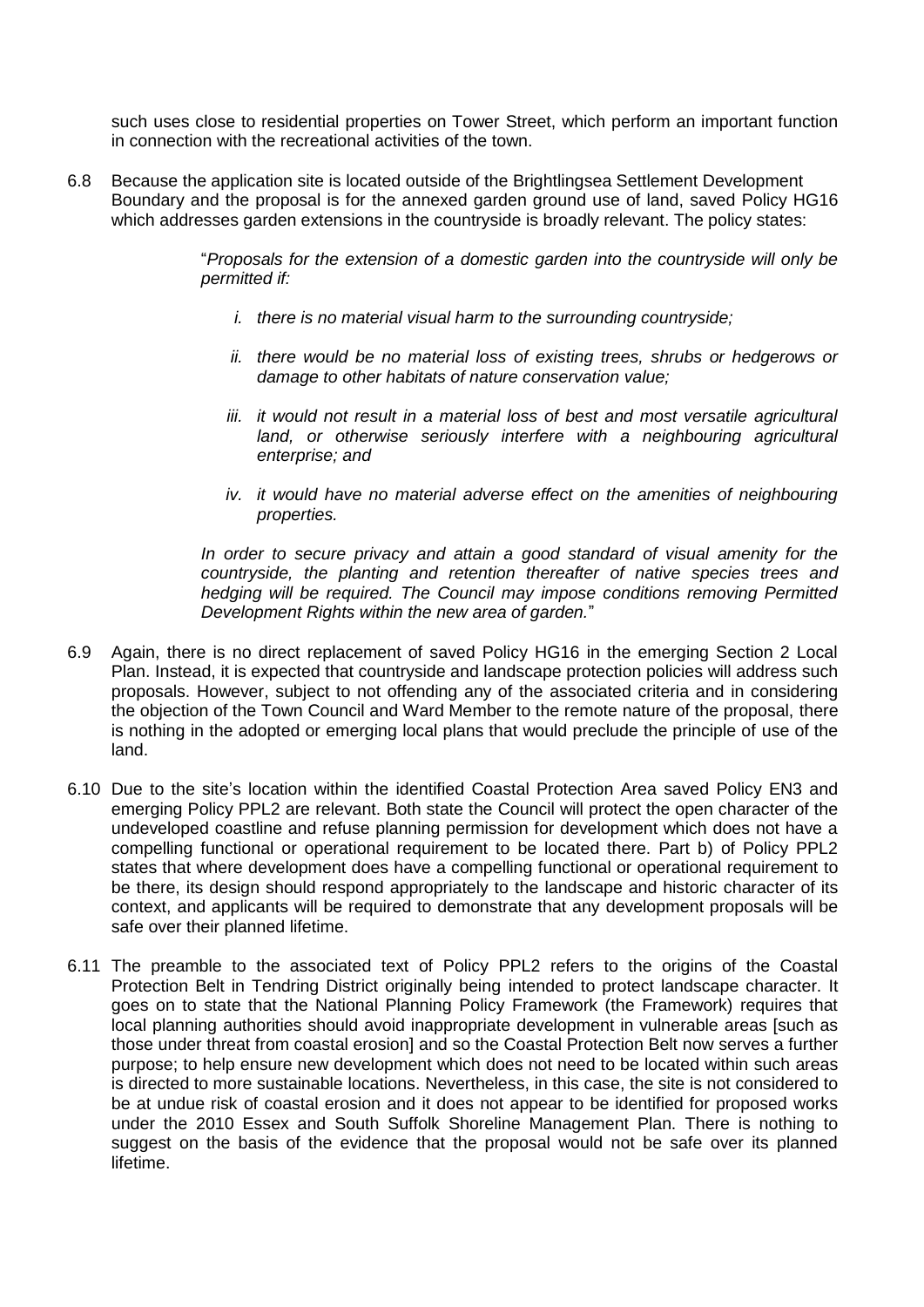- 6.12 In terms of a compelling functional or operational requirement to be located on the application site, the applicant relies on the fact that they live locally and require boat storage facilities with good access to the marina, together with annexed outdoor amenity space. Having regard to these considerations it is considered that there is a functional and operational recreational requirement for the development to be located in this location. Furthermore, the proposed uses would be a good fit with established surrounding uses in the area.
- 6.13 For the above reasons the proposal is considered to be acceptable in principle, subject to consideration of the associated criteria of the above polices and other main issues, and material considerations, all of which follow below.

#### Visual Amenity and Landscape Character

- 6.14 The proposal is located between existing storage and garage buildings and other storage buildings are located opposite the site. It is understood that the site was previously connected with No 77 Tower Street and the rear gardens of other dwellings run down to Lime Street either side of the development. The proposal would thereby be in keeping with the established pattern of development in the locality.
- 6.15 The design of the proposed storage building is very similar to an adjacent structure in terms of its massing, scale and detailing. As such, it would respond positively to local character. The summerhouse and water tanks are very minor structures and have not had a harmful effect. Although the plans are single-line drawings and somewhat lacking in detail, they are sufficient to describe the development proposed. Subject to the use of conditions to require the prior approval of precise details of external materials and finishes, the storage building would not harm the character and appearance of the area. Thus, the proposal would not conflict with the place shaping principles of adopted Section 1 Policy SP7. However, conditions should also be imposed to require prior approval of any boundary treatment to Lime Street, and permitted development rights for such future works should be removed, both in in the interests of protecting the visual amenity of the area.
- 6.16 Saved Policies EN1 and EN3, and emerging Policy PPL3, together, seek to protect landscape character. Emerging Policy PPL2 a) seeks to protect the open character of the undeveloped coastline. The site is located within the 3B Brightlingsea Coastal Slopes Character Area, which is highly sensitive to change, as a result of its visibility and its importance as a setting for the Colne Estuary and its tributaries. However, the proposal is small in scale and it is not considered harmful to landscape character; for the above reasons the development is located within an area that is in use as garden ground containing similar developments. Accordingly, the proposal would not conflict with these policies in landscape terms.

#### Impact on Residential Amenity

6.17 Criterion iv) of saved Policy HG16, saved Policy EN3, and adopted Section 1 Policy SP7, together, require that proposals do not have a harmful effect on the living conditions of neighbours. Having regard to the relatively modest scale of the proposed building and good separation from neighbours on Tower Street, it is considered that the proposal would not be overbearing or result in any unacceptable loss of daylight or sunlight. The proposal is not for residential occupation and there would not therefore be any issues in relation to window to window separation distances. The rear elevations of dwellings on Tower Street are already seen in public views from the Public Right of Way along Lime Street. Because of this, there would be no undue loss of privacy. Furthermore, the proposal is for a private not business use unlike earlier proposals which were refused, and it would not therefore result in any unacceptable level of noise and disturbance having regard to existing land uses. For these reasons, officers consider that the proposal would not conflict with the above polices in terms of the effect of the development on neighbouring residential amenity. However, conditions are recommended to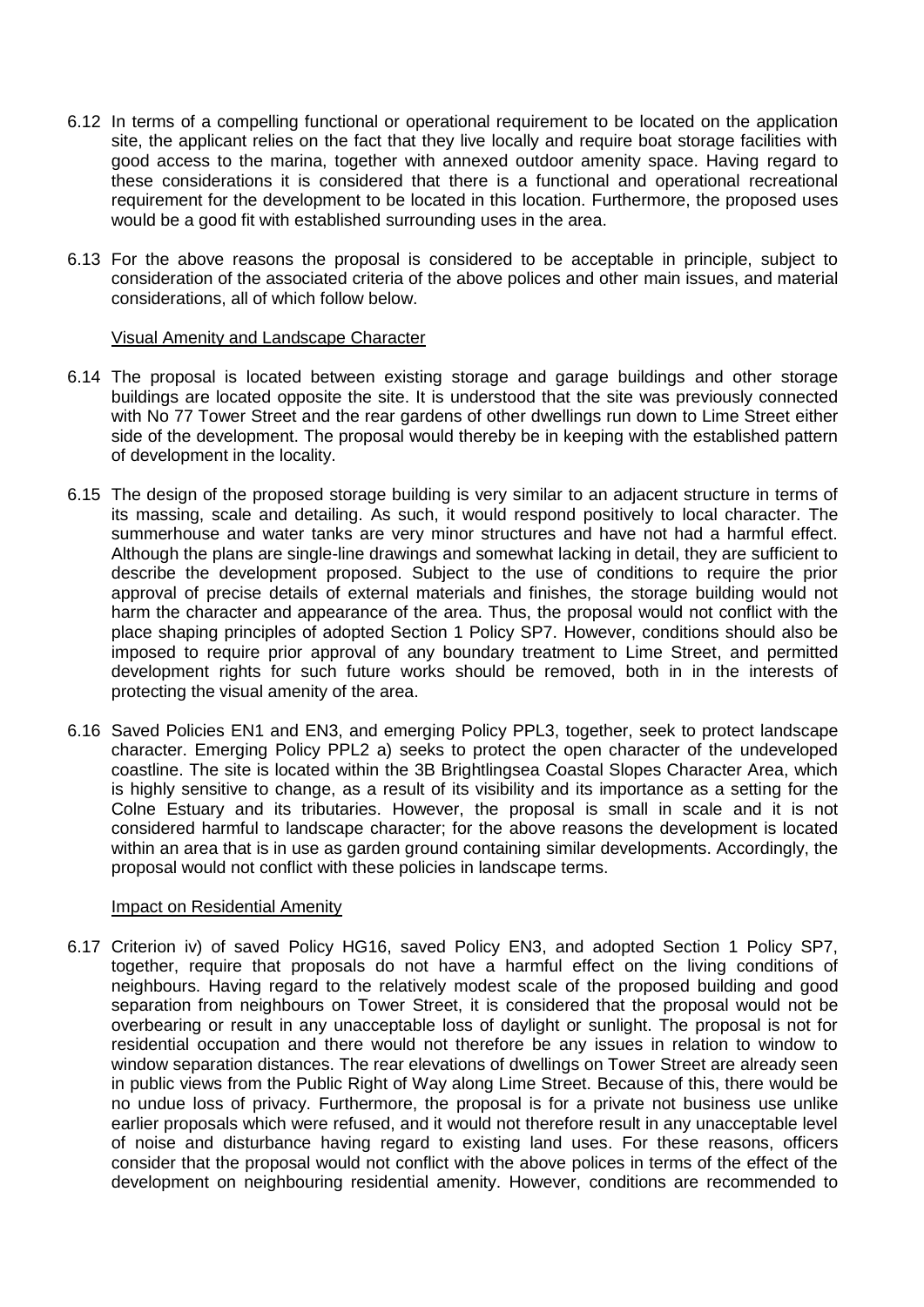require prior approval of any external lighting, and to limit the use to that applied for and for no B8 storage and distribution or any other commercial use.

### Highway Safety/Parking

- 6.18 Access to the site involves crossing Public Rights of Way Brightlingsea Nos. 11 & 12. In view of this and in recognition of the concerns of objectors further information was requested by the Council. In response, the applicant has clarified that the storage use is likely to take place from December to April (1 combination road trailer and 2 laser dinghies), and from the autumn until April (1 classic car). The applicant further states that usage will be typically once or twice a day to gain access to gardening tools and for recreational use. Five days per week in the summer and two days per week, or less, in winter. Travel is stated as being made mostly by foot. Following this clarification, no objection has been raised by Essex County Council as Local Highway Authority.
- 6.19 The proposed use is relatively low key and overall in the context of existing development and surrounding uses the proposal would not result in a significant increase in traffic movements. Furthermore, the character and nature of the traffic would not be commercial. As such, the proposal would be unlikely to result in harm to highway or pedestrian safety. In this respect, the proposal would not therefore conflict with saved Policies TR1A or TR4, adopted Policy SP7, or emerging Section 2 Policy CP2.

### Flood Risk

6.20 The Concerns of the Ward Member in relation to flood risk are understood. However, the site is located within Flood Zone 1 with the least probability of flooding. The proposal is for a storage use and the small scale of the site does not trigger the need for a Flood Risk Assessment. The proposal is not at risk of flooding and would not unduly increase the risk of flooding elsewhere; rainwater run-off is harvested and re-used.

#### Landscaping/Biodiversity

6.21 The Colne Estuary is designated as a Ramsar site, SAC, SPA, SSSI and NNR. At its closest the site is located 0.36km from the Ramsar, SAC, SPA and SSSI, but it is not located within them. It is considered that the proposal would not affect these sites and so it is not necessary to carry out a Habitat Regulations Assessment. The proposal is not for residential accommodation and thus the Essex Coast Recreational disturbance Avoidance and Mitigation Strategy Supplementary Planning Document does not apply. The site has already been partly landscaped which is likely to have increased its biodiversity and value to pollinators. Nevertheless, any remaining hard/soft landscaping features ought to be included within a planning condition to ensure acceptability.

#### Other matters

- 6.22 The proposal would not affect any designated heritage asset, the site being outside of the Conservation Area and not affecting its setting, and not being located within the setting of any listed building.
- 6.23 As the development has already partly commenced no standard time limit condition is necessary.
- 6.24 Notwithstanding the concern of those who are in objection to the proposal, maintenance of the surface of the Public Right of Way and historic covenants are not material planning matters.

## **7. Conclusion**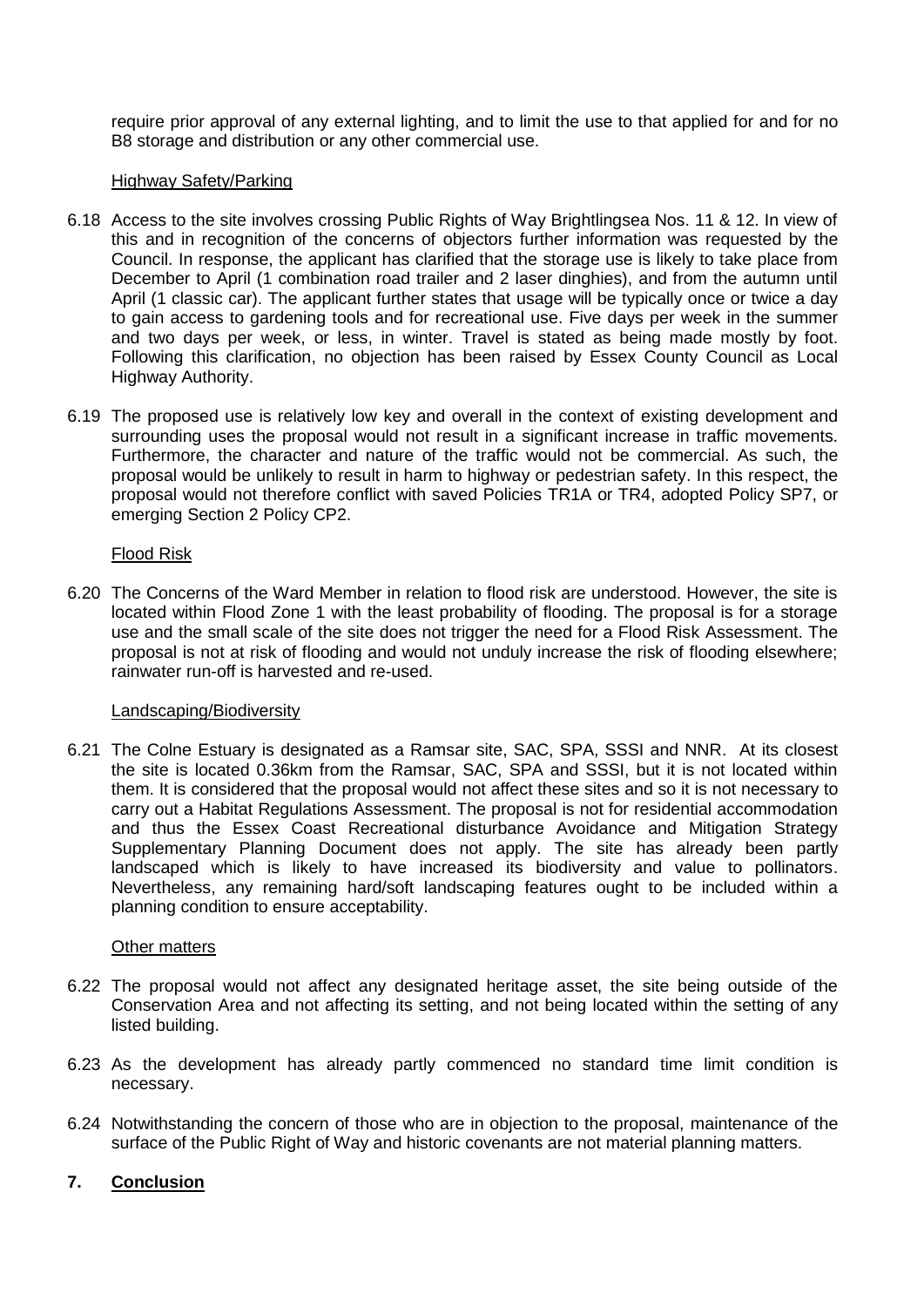7.1 For the above reasons, the proposal is considered to accord with the provisions of the development plan and material considerations do not indicate that planning permission should be forthcoming. Approval is, therefore recommended.

### **8. Recommendation**

8.1 The Planning Committee is recommended to grant planning permission subject to the following conditions and informatives.

### 8.2 Conditions and Reasons

1. The development hereby permitted shall be carried out in accordance with the following approved plans:

Location Plan Dated 25.07.2020 Site Plan Dated 22.06.2021, Dwg. No. TC 01.22 Elevations and Layout, Dwg. No. TC 01.21 Photographs of Summer House and Water tanks

Reason - For the avoidance of doubt and in the interests of proper planning.

2. The use of the storage building hereby permitted shall be limited to private use only, as set out in the application, and shall not be used for any B8 storage and distribution or any other commercial use.

Reason: In the interest of protecting the residential amenity of neighbours.

3. External lighting shall only be install in accordance with scheme of external lighting which shall have first been submitted to and agreed in writing by the local planning authority.

Reason: In the interest of preventing unnecessary light pollution.

4. Any boundary treatment to Lime Street shall only be erected in accordance with details which shall have first been submitted to and approved in writing by the local planning authority.

Reason: In the interest of visual amenity.

5. Notwithstanding the provisions of the Town and Country Planning (General Permitted Development) (England) Order 2015 (or any order revoking and re-enacting that Order with or without modification), no boundary treatment to Lime Street shall be erected other than as may have been expressly authorised by Condition 4 of this permission.

Reason: In order that such development can be controlled in the interests of visual amenity.

6. External materials and finishes, windows and doors of the storage building hereby approved, and any remaining hard/soft landscaping to be carried out, shall be in accordance with precise details which shall have first been submitted to and agreed in writing by the local planning authority.

Reason: In the interest of visual amenity.

#### 8.3 Informatives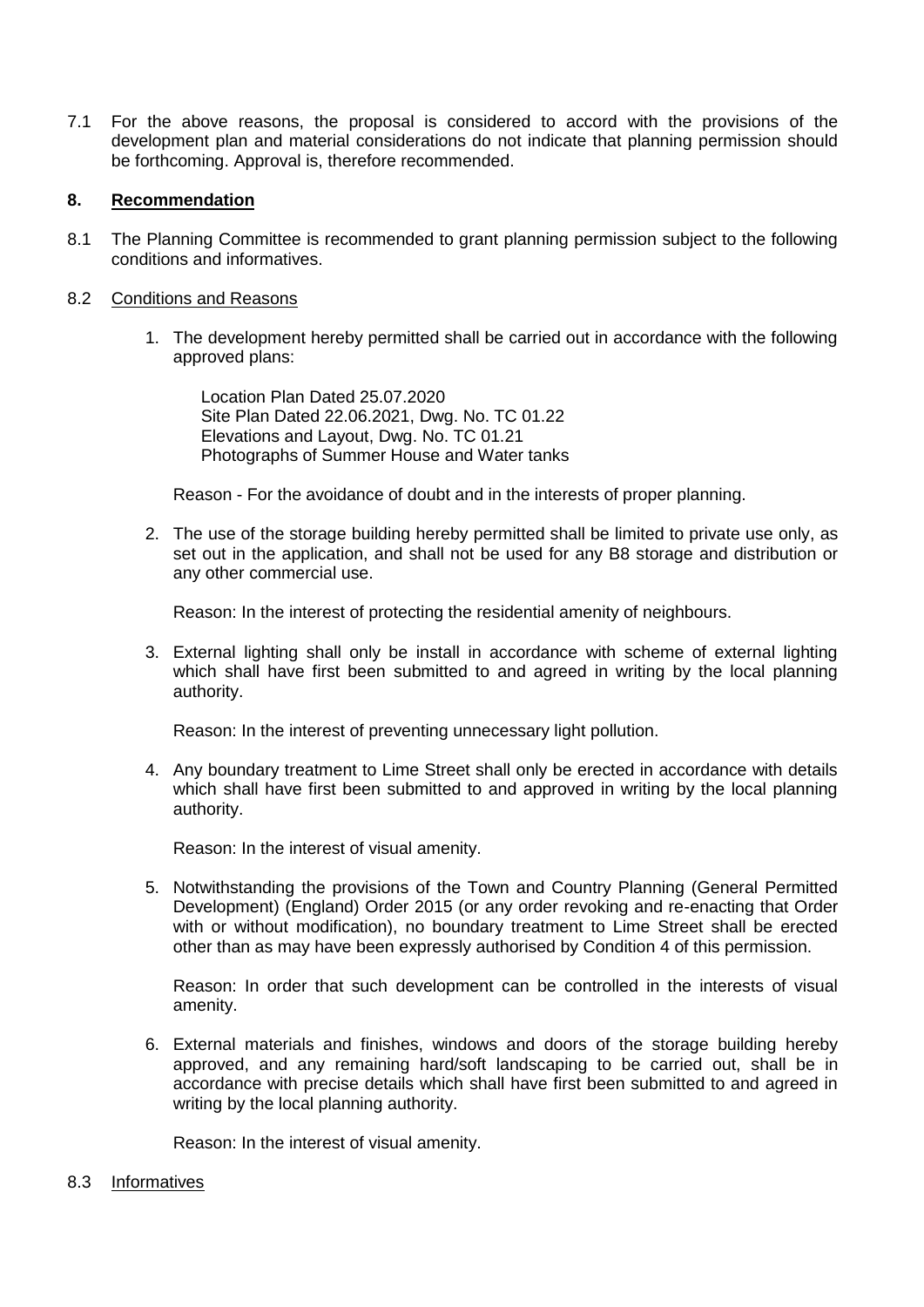- 1. The Local Planning Authority has acted positively and proactively in determining this application by identifying matters of concern within the application (as originally submitted) and negotiating, with the Applicant, acceptable amendments to the proposal to address those concerns. As a result, the Local Planning Authority has been able to grant planning permission for an acceptable proposal, in accordance with the presumption in favour of sustainable development, as set out within the National Planning Policy Framework.
- 2. The public's rights and ease of passage over Public Footpath Nos. 11 and 12 (Brightlingsea) shall be maintained free and unobstructed at all times.
- 3. All work within or affecting the highway is to be laid out and constructed by prior arrangement with and to the requirements and specifications of the Highway Authority; all details shall be agreed before the commencement of works.
- 4. The applicants should be advised to contact the Development Management Team by email at development.management@essexhighways.org or by post to:

SMO1 – Development Management Essex Highways Ardleigh Depot, Harwich Road, Ardleigh, Colchester, Essex CO7 7LT

#### **9. Additional Considerations**

Public Sector Equality Duty (PSED)

- 9.1 In making your decision you must have regard to the PSED under section 149 of the Equality Act 2010 (as amended). This means that the Council must have due regard to the need in discharging its functions to:
- 9.2 A. Eliminate unlawful discrimination, harassment and victimisation and other conduct prohibited by the Act;
- 9.3 B. Advance equality of opportunity between people who share a protected characteristic and those who do not. This may include removing or minimising disadvantages suffered by persons who share a relevant protected characteristic that are connected to that characteristic; taking steps to meet the special needs of those with a protected characteristic; encouraging participation in public life (or other areas where they are underrepresented) of people with a protected characteristic(s); and
- 9.4 C. Foster good relations between people who share a protected characteristic and those who do not, including tackling prejudice and promoting understanding.
- 9.5 The protected characteristics are age, disability, gender reassignment, pregnancy and maternity, being married or in a civil partnership, race including colour, nationality and ethnic or national origin, religion or belief, sex and sexual orientation.
- 9.6 The PSED must be considered as a relevant factor in making this decision but does not impose a duty to achieve the outcomes in section 149 and section 149 is only one factor that needs to be considered, and may be balanced against other relevant factors.